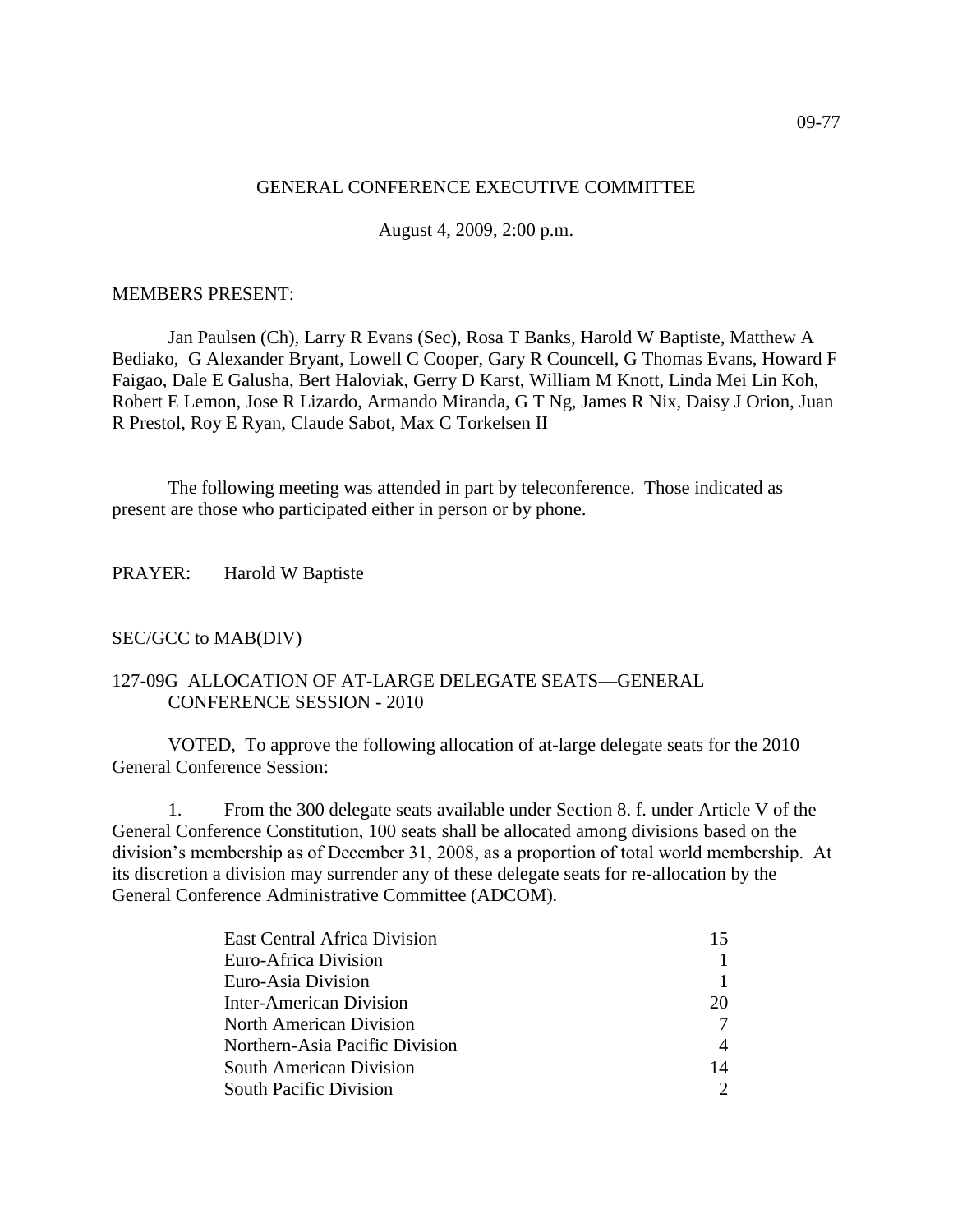09-78 August 4, 2009 - GCC

|    | Southern Africa-Indian Ocean Division                            | 15             |
|----|------------------------------------------------------------------|----------------|
|    | Southern Asia Division                                           | 9              |
|    | Southern Asia-Pacific Division                                   | 6              |
|    | <b>Trans-European Division</b>                                   | $\mathbf{1}$   |
|    | <b>West Central Africa Division</b>                              | 5              |
| 2. | Thirty-five seats shall be reserved for allocation by ADCOM.     |                |
|    |                                                                  |                |
| 3. | Remaining at-large delegate seats shall be allocated as follows: |                |
|    | <b>East-Central Africa Division</b>                              | 7              |
|    | Euro-Africa Division                                             | 6              |
|    | Euro-Asia Division                                               | 7              |
|    | <b>Inter-American Division</b>                                   | 5              |
|    | <b>North American Division</b>                                   | 35             |
|    | Northern Asia-Pacific Division                                   | 2              |
|    | <b>South American Division</b>                                   | 20             |
|    | Southern Africa-Indian Ocean Division                            | 14             |
|    | <b>South Pacific Division</b>                                    | 3              |
|    | Southern Asia-Pacific Division                                   | 7              |
|    | Southern Asia Division                                           | 7              |
|    | <b>Trans-European Division</b>                                   | $\overline{4}$ |
|    | <b>West-Central Africa Division</b>                              | 5              |
|    | <b>Adventist Development and Relief Agency</b>                   | $\overline{3}$ |
|    | Adventist International Institute for Advanced Studies           | $\overline{c}$ |
|    | <b>Adventist Risk Management</b>                                 | $\overline{4}$ |
|    | <b>Adventist Television Network</b>                              | $\mathbf{1}$   |
|    | <b>Adventist University of Africa</b>                            | $\overline{2}$ |
|    | <b>Adventist World Radio</b>                                     | $\mathbf{2}$   |
|    | <b>Andrews University</b>                                        | 7              |
|    | Christian Record Services, Inc.                                  | $\mathbf{1}$   |
|    | Ellen G White Estate                                             | $\mathbf{1}$   |
|    | <b>General Conference Auditing Service</b>                       | $\overline{2}$ |
|    | Geoscience Research Institute                                    | $\mathbf 1$    |
|    | Griggs University/Griggs International Academy                   | $\overline{2}$ |
|    | Loma Linda Adv Hlth Sci Center/Med Cntr/University               | 7              |
|    | Oakwood University                                               | 4              |
|    | Pacific Press Publishing Association                             | $\overline{2}$ |
|    | Review & Herald Publishing Association                           | $\overline{2}$ |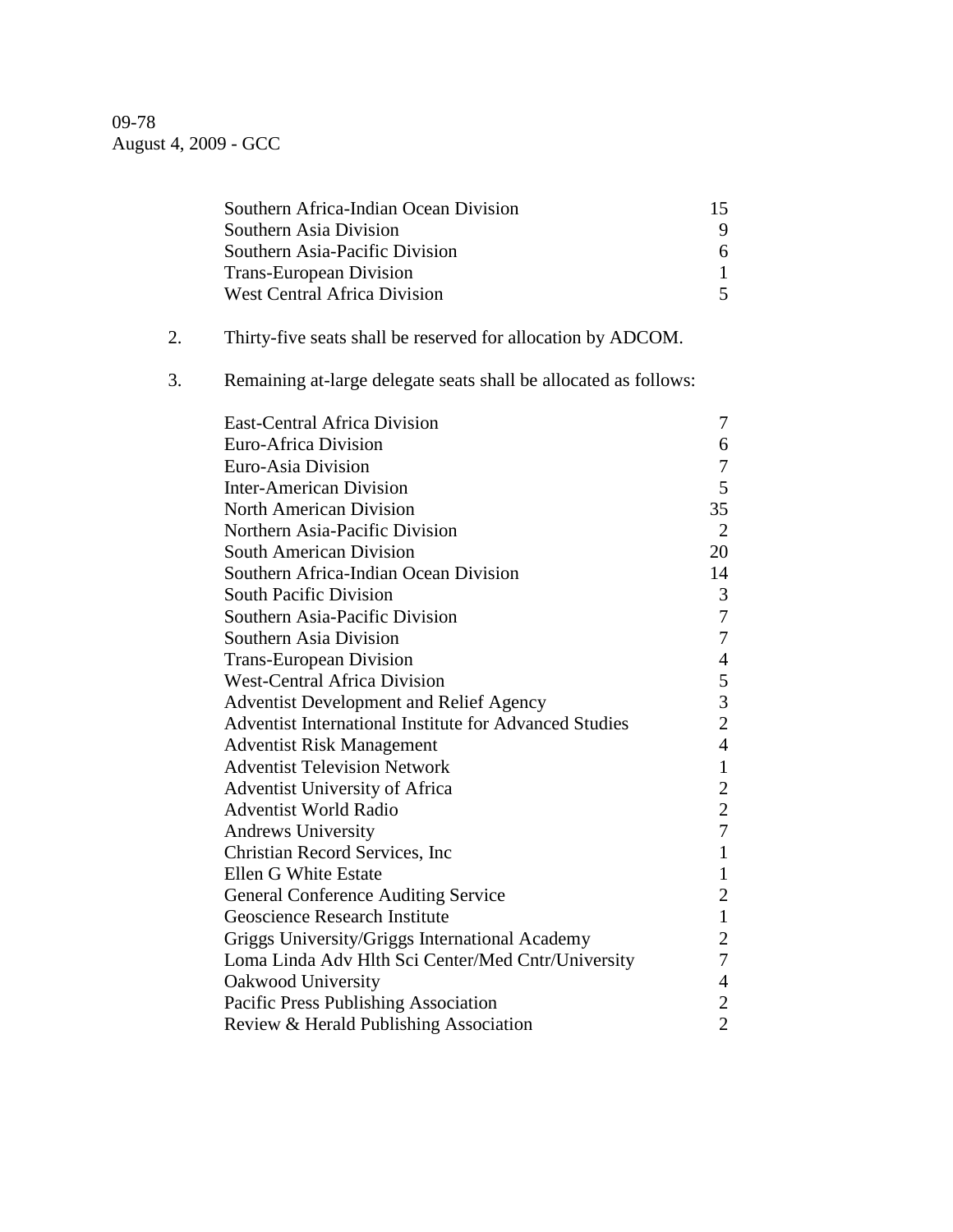# PRE/ADCOM/GCC to RTB(DIV)

# 126-09G SPECIAL GUESTS—GENERAL CONFERENCE SESSION - 2010

VOTED, To authorize a Special Guest category of attendees at General Conference Session 2010 under the following provisions:

1. Each division shall be eligible for a special guest quota equal to 15 percent of the division's regular and at-large delegates to the Session.

2. Each General Conference institution or service agency having an at-large delegate quota shall be eligible for a special guest quota of two persons.

3. Additional special guests may be invited at the discretion of the General Conference Administrative Committee.

4. Special Guests are to be selected through the same process used for the selection of delegates.

5. Authorized expenses of Special Guests are travel, travel insurance, housing, and per diem. Divisions or General Conference institutions/service agencies involved in the selection of Special Guests shall have responsibility for all arrangements pertaining to the expenses of Special Guests, including deciding at which level the expenses are to be borne. In addition, the division or General Conference institution/service agency concerned shall provide the necessary financial guarantees that may be required for obtaining a visa.

6. Special Guests will be entitled to sit with the division's delegation at the Session.

7. Special Guests may attend all business meetings of the Session but without voice or vote.

## SEC/ADCOM/GCC to LRE

# GEOSCIENCE RESEARCH INSTITUTE OPERATING BOARD (GCC-B)— TERMS OF REFERENCE ADJUSTMENT

VOTED, To adopt terms of reference for the Geoscience Research Institute Operating Board (GRIBd) (GCC-B), as follows: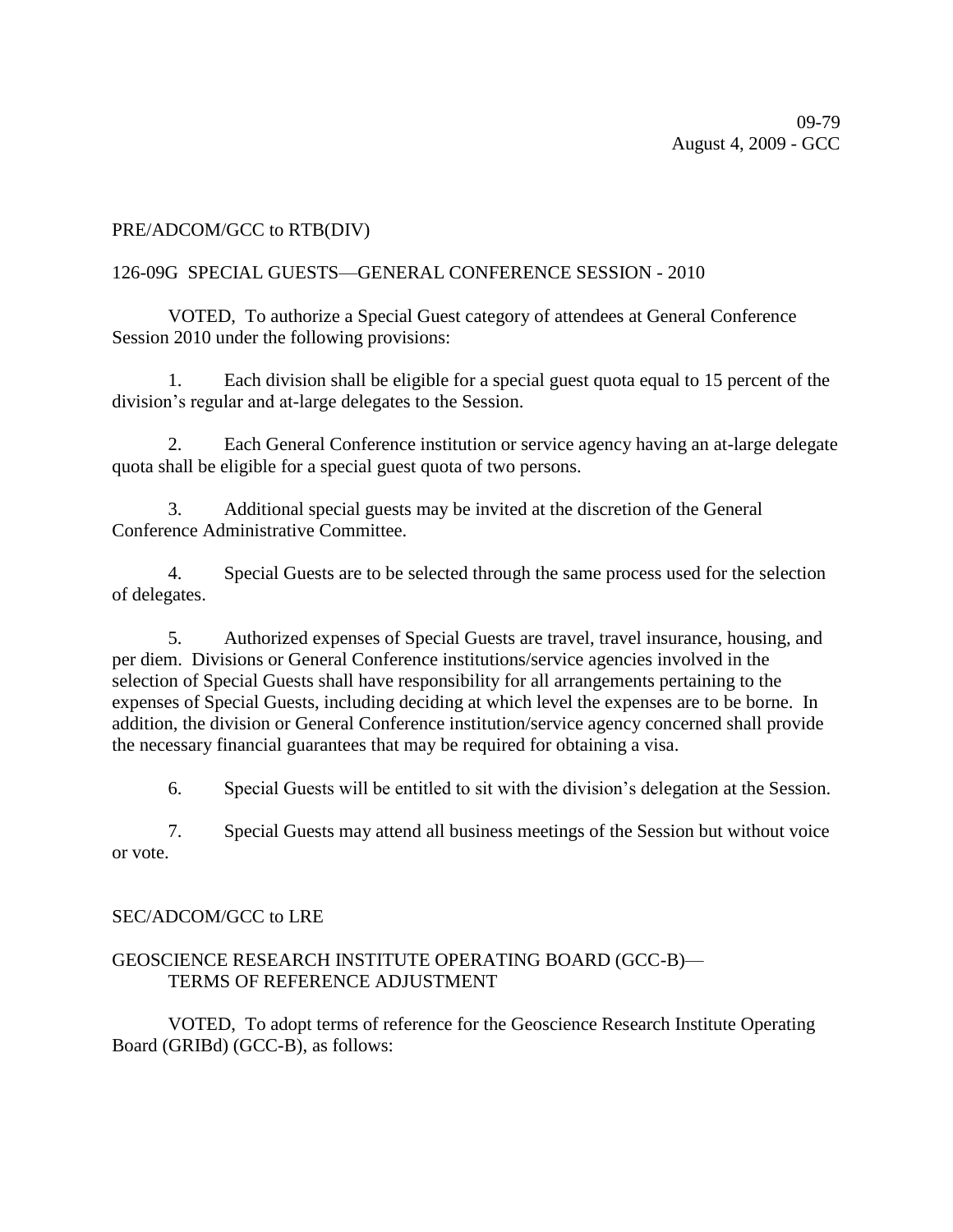09-80 August 4, 2009 - GCC

#### **PURPOSE**

The Geoscience Research Institute (GRI), operated by the General Conference of Seventh-day Adventists, serves to assist the mission of the Church through study, original research, publication, and public presentations in the area of creation and science. The Geoscience Research Institute Board is responsible for oversight of the work of the Geoscience Research Institute.

| <b>TERMS OF REFERENCE</b> |                                                                                                                                                                      | <b>AUTHORITY AND RESPONSIBILITY</b> |               |
|---------------------------|----------------------------------------------------------------------------------------------------------------------------------------------------------------------|-------------------------------------|---------------|
| 1.                        | Provide general supervision for the<br>operation of GRI.                                                                                                             | $\mathbf{1}$ .                      | Power to act. |
| 2.                        | Develop any needed operating<br>guidelines and policies for GRI.                                                                                                     | 2                                   | Power to act. |
| 3.                        | Appoint committees as needed and<br>determine their terms of reference.                                                                                              | 3.                                  | Power to act. |
| 4.                        | Approve an annual budget for GRI.                                                                                                                                    | 4.                                  | Power to act. |
| 5.                        | Monitor progress and develop long-<br>term overall strategies for GRI<br>activities such as research,<br>publications, electronic/media<br>dissemination, and public | 5.                                  | Power to act. |

## SEC/ADCOM/GCC to LRE

presentations.

# *ADVENTIST REVIEW* PUBLISHING BOARD (GCC-B)— MEMBERSHIP ADJUSTMENT

VOTED, To adjust the membership of the *Adventist Review* Publishing Board (ARPubBd) (GCC-B), as follows:

- Add Doukmetzian, Karnik, Legal Advisor
- Delete Kyte, Robert E, Legal Advisor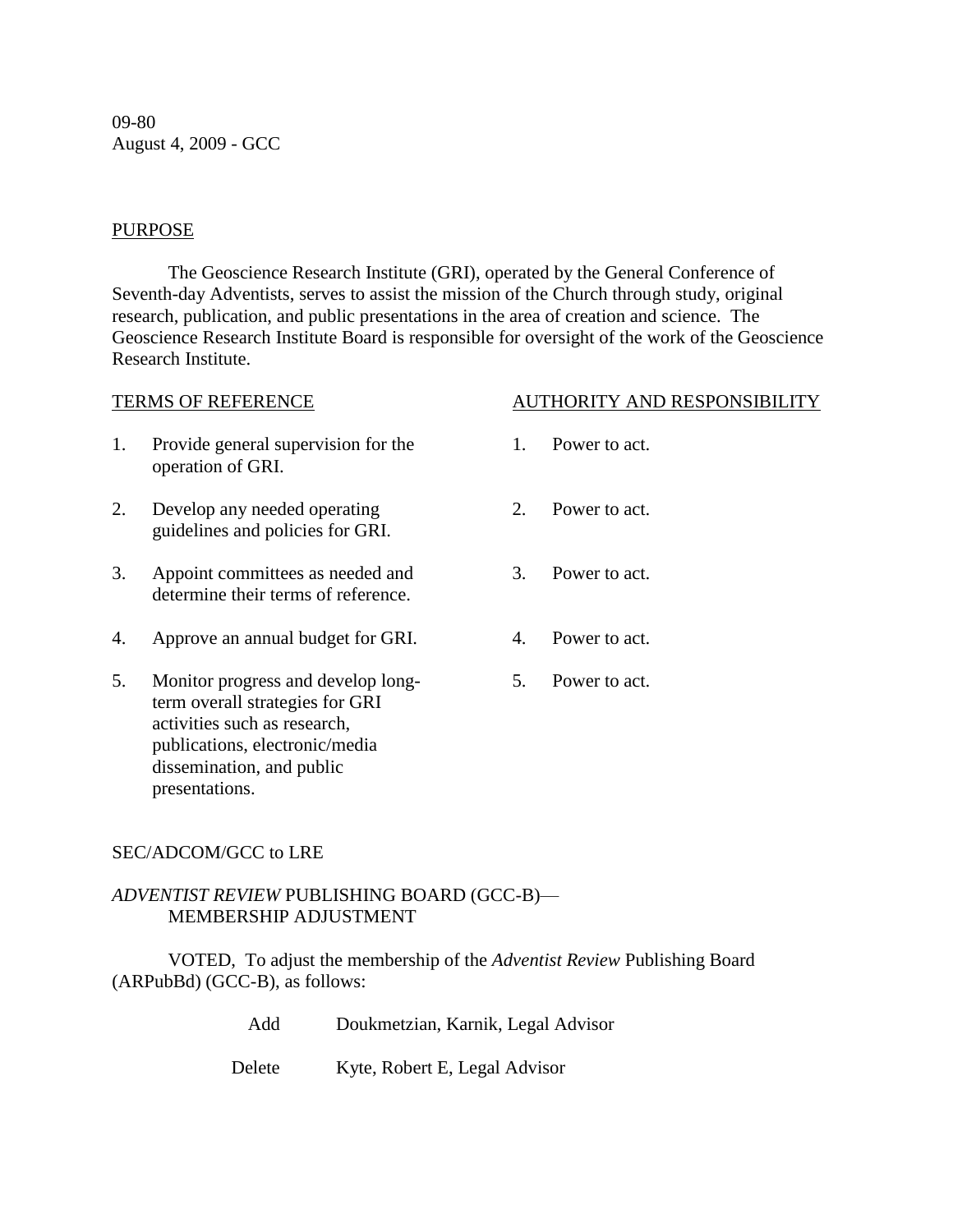#### SEC/ADCOM/GCC to LRE

# *ADVENTIST WORLD* PUBLISHING BOARD (GCC-B)— MEMBERSHIP ADJUSTMENT

VOTED, To adjust the membership of the *Adventist World* Publishing Board (AWPubBd) (GCC-B), as follows:

Add Doukmetzian, Karnik, Legal Advisor

Delete Kyte, Robert E, Legal Advisor

## SEC/ADCOM/GCC to LRE

## GENERAL CONFERENCE ADMINISTRATIVE COMMITTEE (GCC-S)—MEMBERSHIP ADJUSTMENT

VOTED, To adjust the membership of the General Conference Administrative Committee (ADCOM) (GCC-S), as follows:

Add Doukmetzian, Karnik, Legal Advisor

Delete Kyte, Robert E, Legal Advisor

## SEC/ADCOM/GCC to LRE

#### GENERAL CONFERENCE EXECUTIVE COMMITTEE (GCC)— MEMBERSHIP ADJUSTMENT

VOTED, To adjust the membership of the General Conference Executive Committee (GCC), as follows:

Add Bravo, Paulo Eduardo Iglesias, SAD (One pastor from each division)

Delete Viera, Andre dos Santos, SAD (One pastor from each division)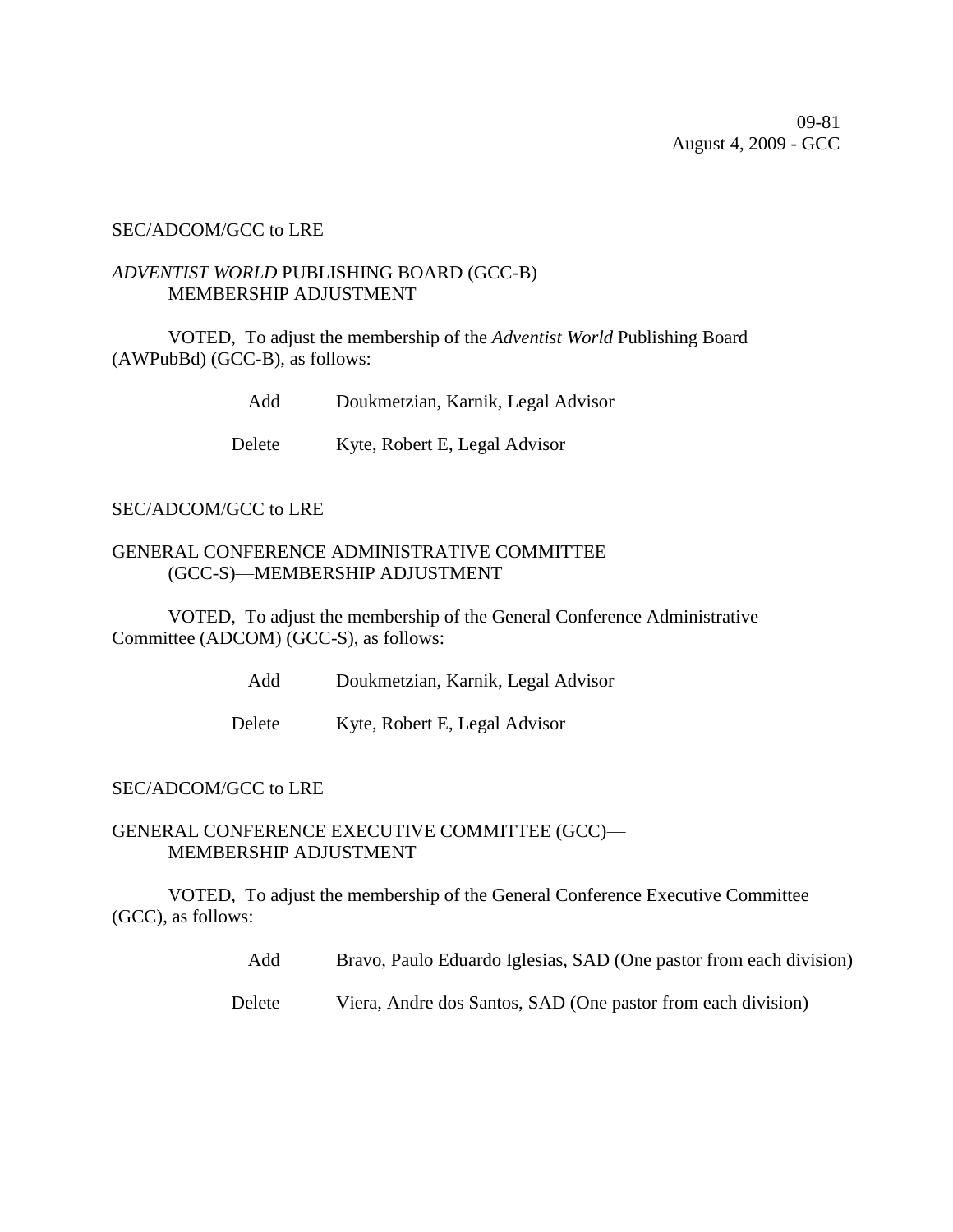09-82 August 4, 2009 - GCC

## SEC/ADCOM/GCC to LRE

# GENERAL CONFERENCE FINANCIAL AUDIT REVIEW COMMITTEE (GCC-S)—MEMBERSHIP ADJUSTMENT

VOTED, To adjust the membership of the General Conference Financial Audit Review Committee (FinAudRev) (GCC-S), as follows:

Delete Young, Debbie D

## SEC/ADCOM/GCC to LRE

## GENERAL CONFERENCE HOSPITAL PROFESSIONAL LIABILITY (HPL) AND AIRCRAFT LIABILITY INSURANCE COMMITTEE (GCC-S)—MEMBERSHIP ADJUSTMENT

VOTED, To adjust the membership of the General Conference Hospital Professional Liability (HPL) and Aircraft Liability Insurance Committee (HPL&AirLiabInsC) (GCC-S), as follows:

Delete Kyte, Robert E, Legal Advisor

## SEC/ADCOM/GCC to LRE

## USE OF STUDY COMMISSION (GCC-A)—MEMBERSHIP ADJUSTMENT

VOTED, To adjust the membership of the Use of Tithe Study Commission (GCC-A), as follows:

> Add Ryan, Roy (GC), Invitee Wahlen, Ray (GC), Invitee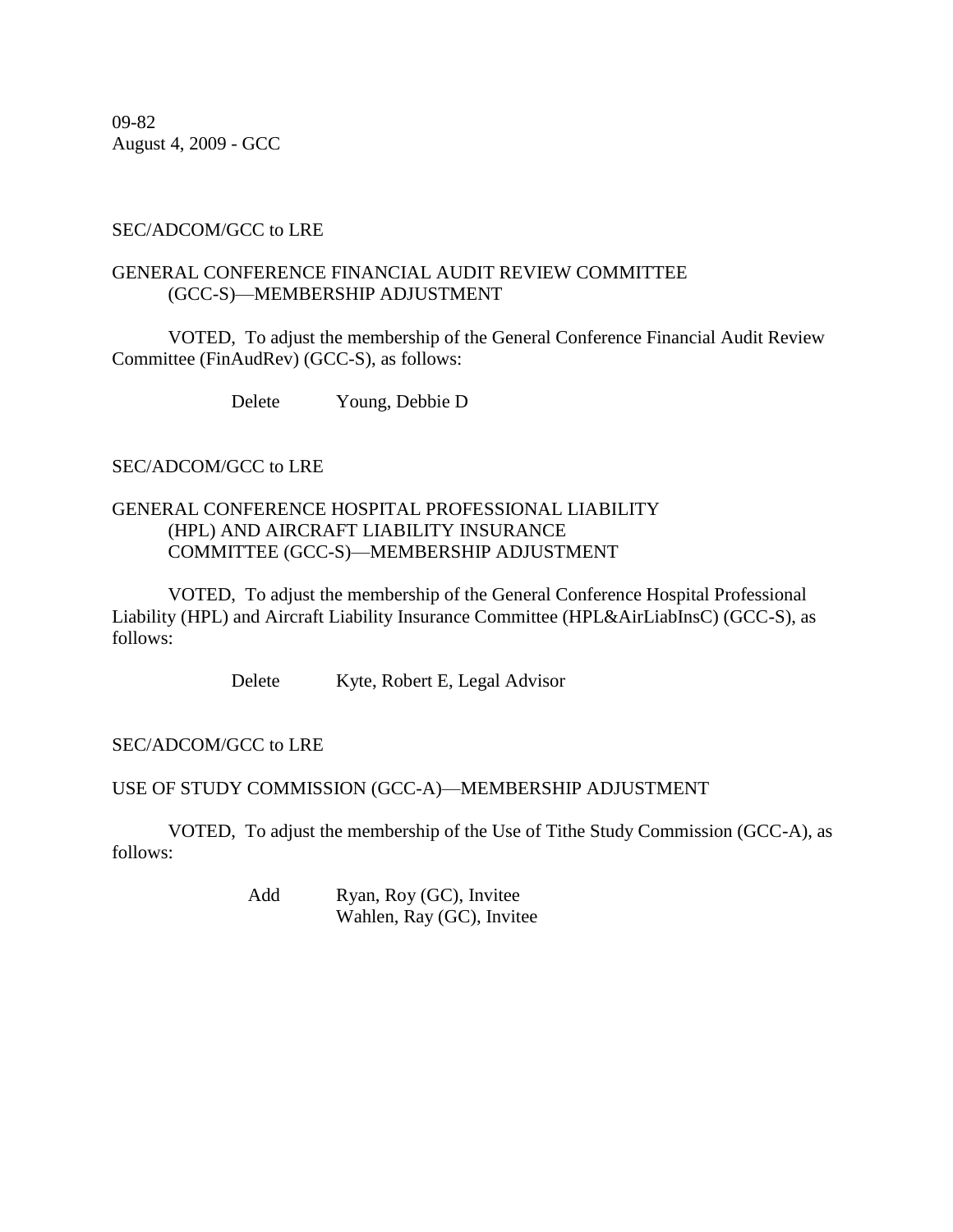09-83 August 4, 2009 - GCC

## SEC/GCDO09SM/09SM/ADCOM/GCC to LRE

# WORLD SABBATH SCHOOL BIBLE STUDY GUIDE CURRICULUM COMMITTEE (GCC-S)—RESCIND ACTION

VOTED, To rescind the action of April 6, 2009 (GCC 09-75) which deleted Erika F Puni from the membership of the World Sabbath School Bible Study Guide Curriculum Committee (WSSCC) (GCC-S). All other membership adjustments included in that action remain as voted.

> Jan Paulsen, Chair Larry R Evans, Secretary Tamara K Boward, Recording Secretary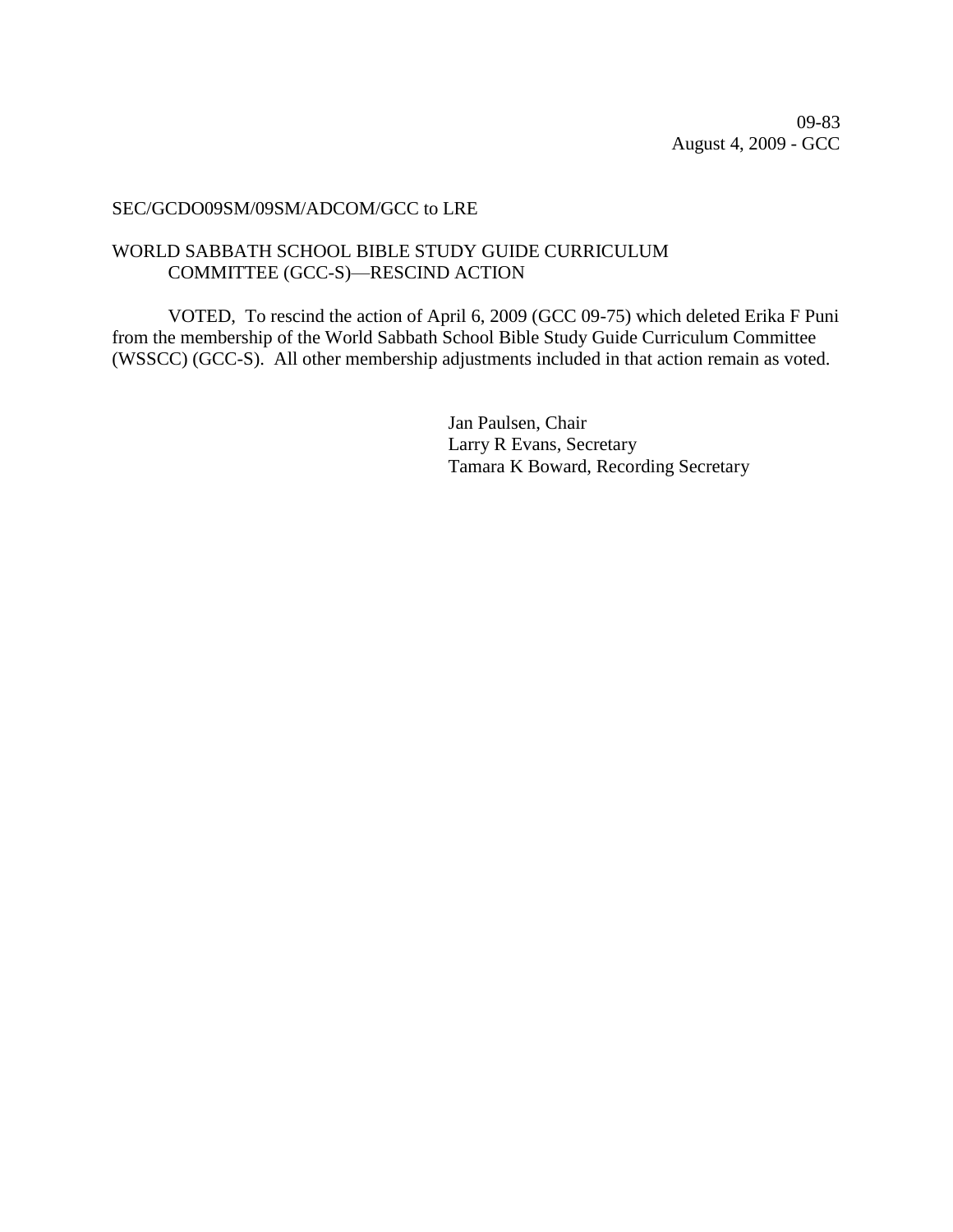## GENERAL CONFERENCE EXECUTIVE COMMITTEE

August 18, 2009, 9:30 a.m.

#### MEMBERS PRESENT:

Jan Paulsen (Ch), Larry R Evans (Sec), Rosa T Banks, Matthew A Bediako, G Alexander Bryant, Gary R Councell, C Garland Dulan, George O Egwakhe, G Thomas Evans, Ronald M Flowers, Agustin Galicia, John Graz, Eugene Hsu, Gerry D Karst, William M Knott, Linda Mei Lin Koh, Gary D Krause, Armando Miranda, Baraka G Muganda, Pardon K Mwansa, G T Ng, James R Nix, Daisy J Orion, Orville D Parchment, Juan R Prestol, Roy E Ryan, Charles C Sandefur Jr, Nikolaus Satelmajer, Don C Schneider, Benjamin D Schoun, Ella S Simmons, Robert L Sweezey, Halvard B Thomsen, Homer W Trecartin, Ted N C Wilson

#### INVITEES:

Sheri Clemmer, Dian R Lawrence

LEGAL ADVISOR: Karnik Doukmetzian

PRAYER: G Alexander Bryant

## SEC/ADCOM/GCC to LRE

## RIMOLDI, TIZIANO—ASSOCIATE DIRECTOR, PUBLIC AFFAIRS AND RELIGIOUS LIBERTY DEPARTMENT, GENERAL CONFERENCE - ELECTION DECLINED

VOTED, To record that Tiziano Rimoldi has declined his election as Associate Director of the Public Affairs and Religious Liberty Department at the General Conference.